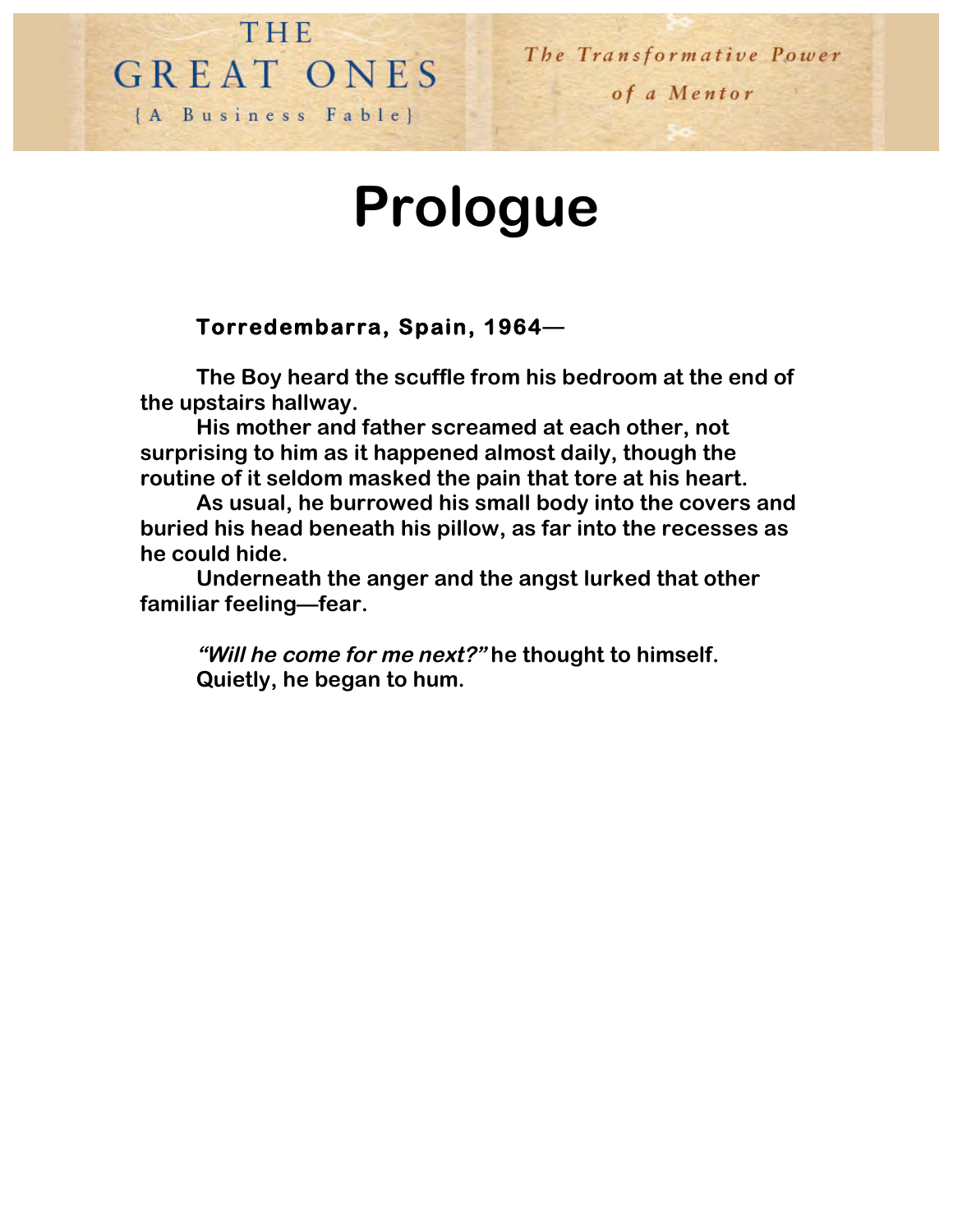THE GREAT ONES {A Business Fable}

The Transformative Power of a Mentor

# **Chapter One**

### **Altafulla, Spain, 1969—**

**"He beat me again," the Boy muttered as he climbed onto his customary perch.**

**The Old Man nodded, his ancient, twisted hands resting lightly on the tall bamboo fishing pole anchored in the rocks between his feet.**

**"…For no reason," the Boy added. "It's not fair." The Old Man nodded a second time.**

**"I don't know about fairness," the Old Man began, in a deep, gravelly voice. "It seems to me that all of us are dealt cards, both good and bad. Some learn to play theirs better."**

**Out of habit, the Old Man pulled lightly on the line that stretched flaccid into the purple and black waters of the Mediterranean. Nothing.**

**"He hit her, too," the Boy continued. He wondered when he had started calling his father and mother 'him' and 'her.' It didn't matter. The Old Man understood. The Old Man understood most everything.**

**"You must have done something," the Old Man admonished. "You usually do—though even in that, you have a choice."**

**The Boy smirked. "After he smacked her, I jumped on his leg," he said. "He kicked me away, into the bookcase. When he finished with her, he turned on me with his belt."**

**The Boy spoke with little emotion, as if giving a school history report.**

 **"Stand and pull up your shirt, Boy," the Old Man stated. "I have aloe." The Old Man pulled his navaja from the folds of his wide, cloth belt and cut a long strip from the leaf in his bag.**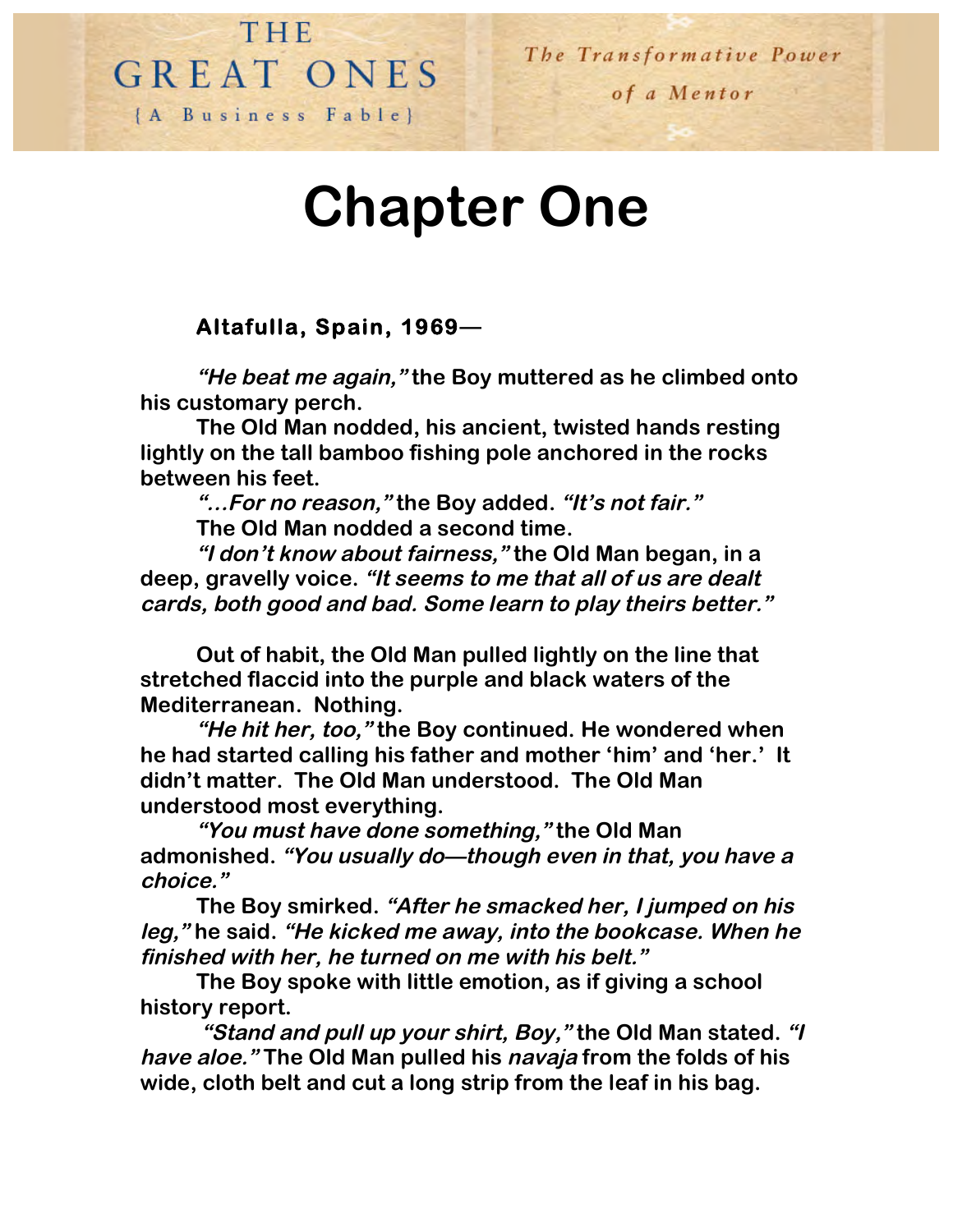### THE **GREAT ONES** [A Business Fable]

**Gently, he smoothed the plant over the swollen welts on the Boy's back.**

**The Boy stiffened without a sound.**

**"He's a wounded bird, that one," the Old Man mused. "And a poor card player."** 

**"He shouldn't take it out on me," the Boy complained. "Nor should you incite him," the Old Man pressed back.**

**The Old Man had a way of pushing the Boy's buttons without ever making him wrong, exactly, or putting him down. It was almost as if he wanted to challenge the Boy, test him and make him think.**

**Still, the Boy loved the Old Man more than anyone, and loved Sunday afternoons more than any other day.**

**The breeze picked up slightly and caused white flecks of foam to crest over the tips of the dark swells that extended from beneath the rocks into an open sea.**

**"I have a new movie," the Old Man said and the Boy's face lit up in an instant.**

**"It's about baseball," the Old Man added.**

**The Boy snapped his neck around. "What? Baseball? You don't even like baseball. You don't even know how to play."**

**The Old Man bobbed his head. "Not baseball exactly," the Old Man corrected. "Pedro recommended it. He said it was about dreamers, like us—about a guy who had a vision and built a field before he had players because somehow he knew they would come."**

**"That's crazy," the Boy snorted.**

**"Maybe, maybe not," the Old Man contested. "Sometimes you have to see things in your mind long before they can happen. We'll have to check it out for ourselves, find out what we discover.'"**

**The wind grew progressively stronger and caused the spray to rise high into the sky and sprinkle down on them.**

**"Can we watch it right now?" the Boy asked after a few moments.**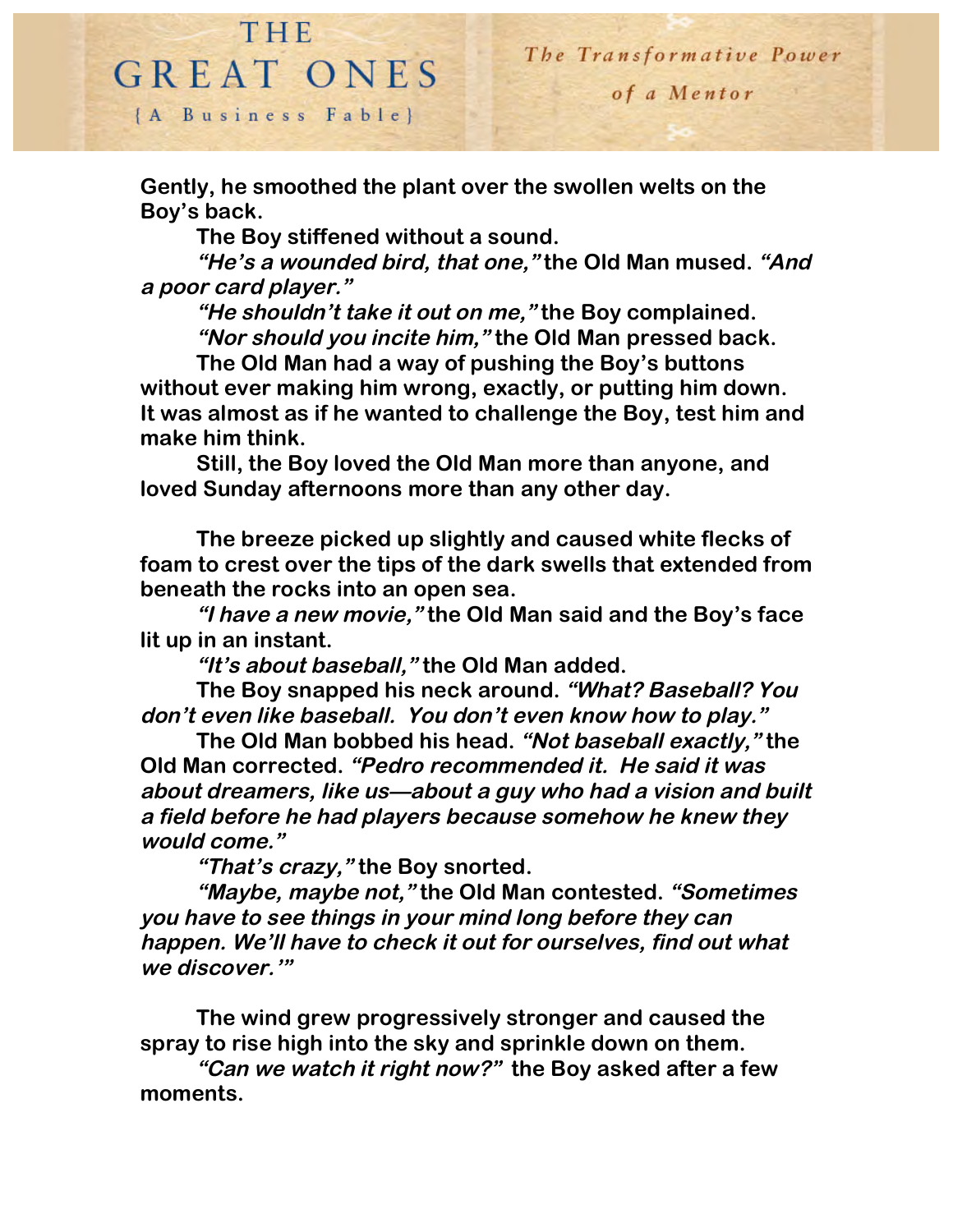**"After the fishing," the Old Man answered as the Boy knew he would.**

**"Why?" the Boy grumbled selfishly. "You never catch anything anyway. In the years we've been out here, you've never caught a single fish. Why can't we go?"**

**The Old Man sighed.**

THE

**GREAT ONES** 

[A Business Fable]

**"Ahhh, Boy. That's where you are mistaken. I had a nice bite earlier. If I keep on fishing, I am sure to catch a great fish. It's only if I quit that I might fail."**

**"Sure," the Boy muttered with a hint of disgust. "I'll believe it when I see it."**

**"Yes, you will," the Old Man smiled. "Yes, you will."**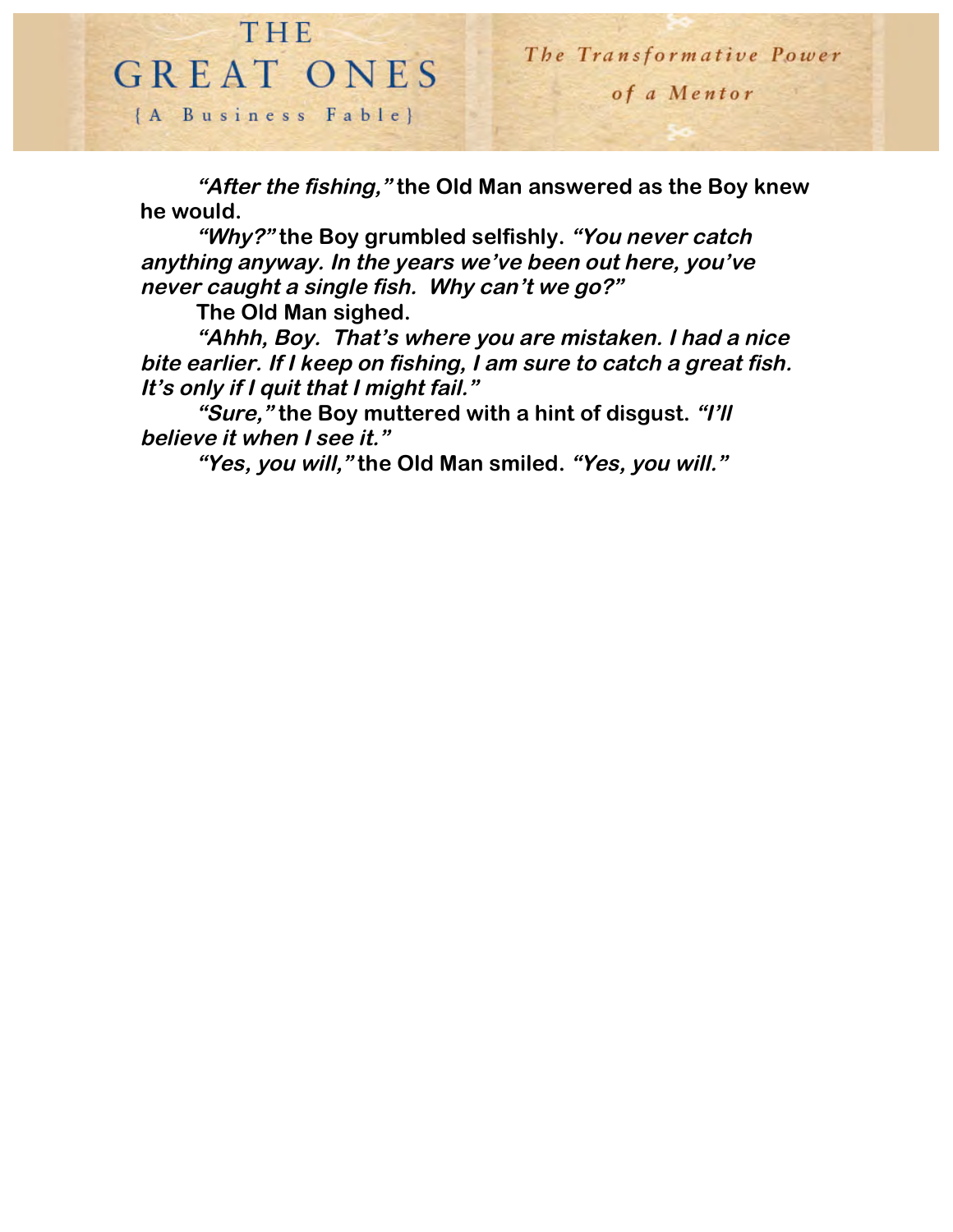## **Chapter Two**

**The Boy heard him grab the iron railing and stumble up the stairs.**

**"Keep your breathing steady," the Boy willed himself. "Maybe he'll leave you alone," he thought without much hope.**

**His bedroom door opened and the stench of cheap Priorato filled his nostrils.**

**"Get up," his father ordered. "I know you're not asleep." The Boy scrambled down from the top bunk, quickly headed toward the door, in hopes of sparing his little brother huddled below.**

**No such luck.**

THE

**GREAT ONES** 

{A Business Fable}

**"Both of you," came the command. "Downstairs."**

**The Boy and his brother took their position on the marble tile in the living room, the Boy closest to his father's chair to act as a buffer. They stood at attention in their underwear, waiting. A half empty carafe of local plonk squatted on the coffee table next the tumbler that his father used as a wine glass. The Boy knew it had been filled more than once.**

**"Where was your mother this morning?" he demanded. "At the market, I think," the Boy answered.**

**"You think?" his father continued. "But you don't know." "No, sir." The Boy knew to keep his answers short.**

**"'No, sir', you don't know or 'no, sir' you don't think?" "No, sir, I don't know, sir."**

**The man curled a fat hand around the glass' rim and held it in his lap.**

**"Why do you 'think'? How do you know she got out of bed?" The charade went on.**

**"We had fresh vegetables at lunch," the Boy responded. "Sir," he added quickly.**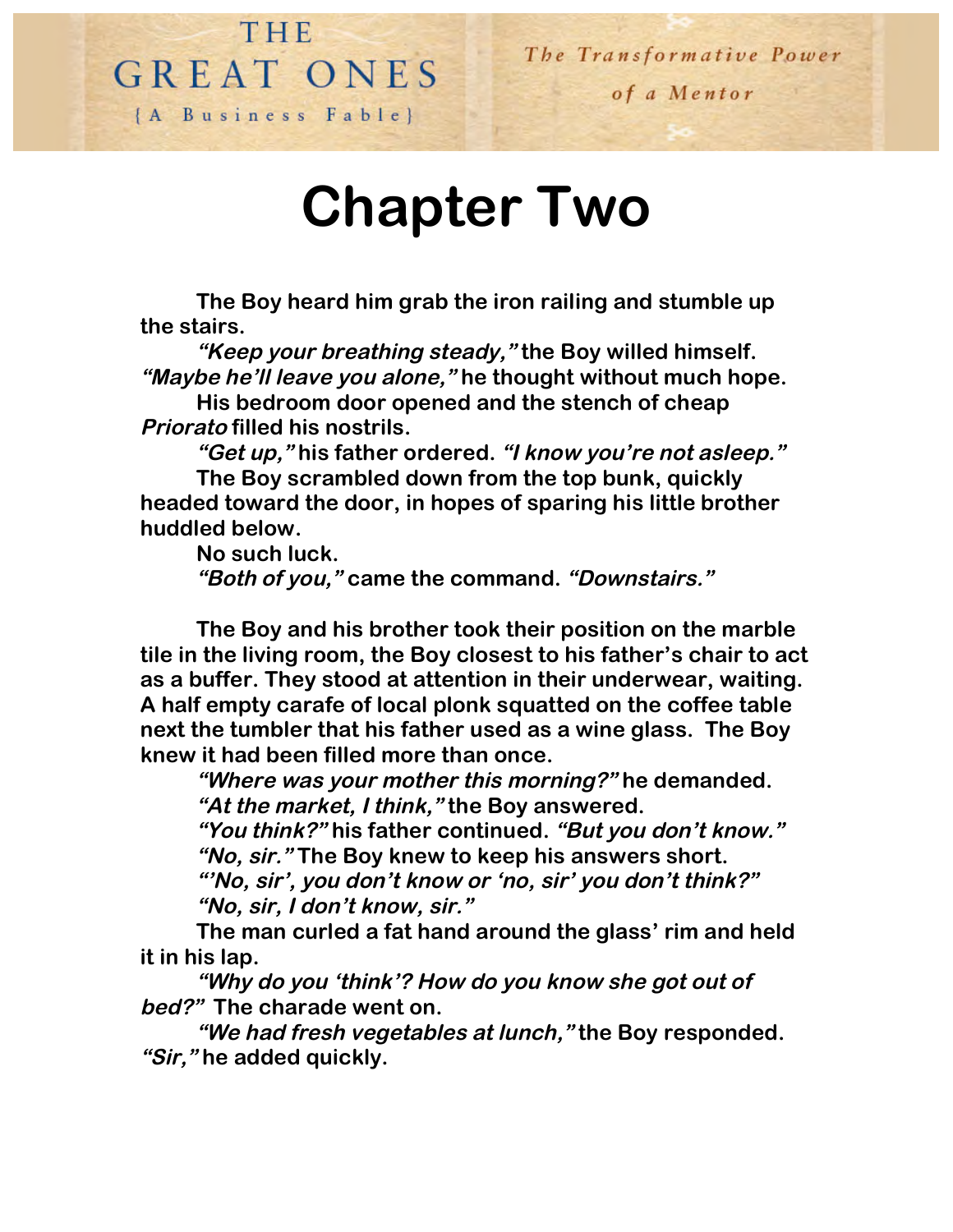**"Where were you this afternoon?" He picked up his wine, pursed his lips and drained the glass.**

**"I went to get her medicine at the 'farmacia'." The Boy's back began to cramp. "Straight there and back?" The interrogation dragged.**

**"Yes, sir." "And you never saw her walk by?" "No, sir."**

THE

**GREAT ONES** 

{A Business Fable}

**The Boy made no expression, gave nothing away. He simply stood, in his boxer shorts, with his arms at his sides.**

**"Do you think I'm as stupid as you?" The father reached for the carafe.** 

**"No, sir," the Boy said softly.**

**"What's that?" the father grunted. "I'm not sure I heard you."**

**"No, sir," the Boy repeated a little louder.**

**"'No, sir' I'm not that stupid, or 'no, sir' I'm not as stupid as you."** 

**The father pressed. The Boy held back. To engage him too early would only make it worse.**

**"No, sir," the Boy said again.**

**"That's it?" the father uttered, more fact than question.**

**"Yes, sir." The Boy knew the futility of trying to reason. He knew when to wait and when to provoke. He knew the beating would come shortly and didn't care. The words left far deeper scars.**

**"You better not lie to me, boy," the father barked.**

**"No, sir," the Boy parroted.**

**"Didn't you play 'futbol' in the square?" The father's voice began to get agitated.**

**"No, sir," the Boy repeated, aware that the end drew near. "You know you did not come straight back, and you're just not telling me. She said you could, despite what I told you, and you're protecting her like you always do."** 

**The Boy watched the control slip, almost immune. Any moment now…**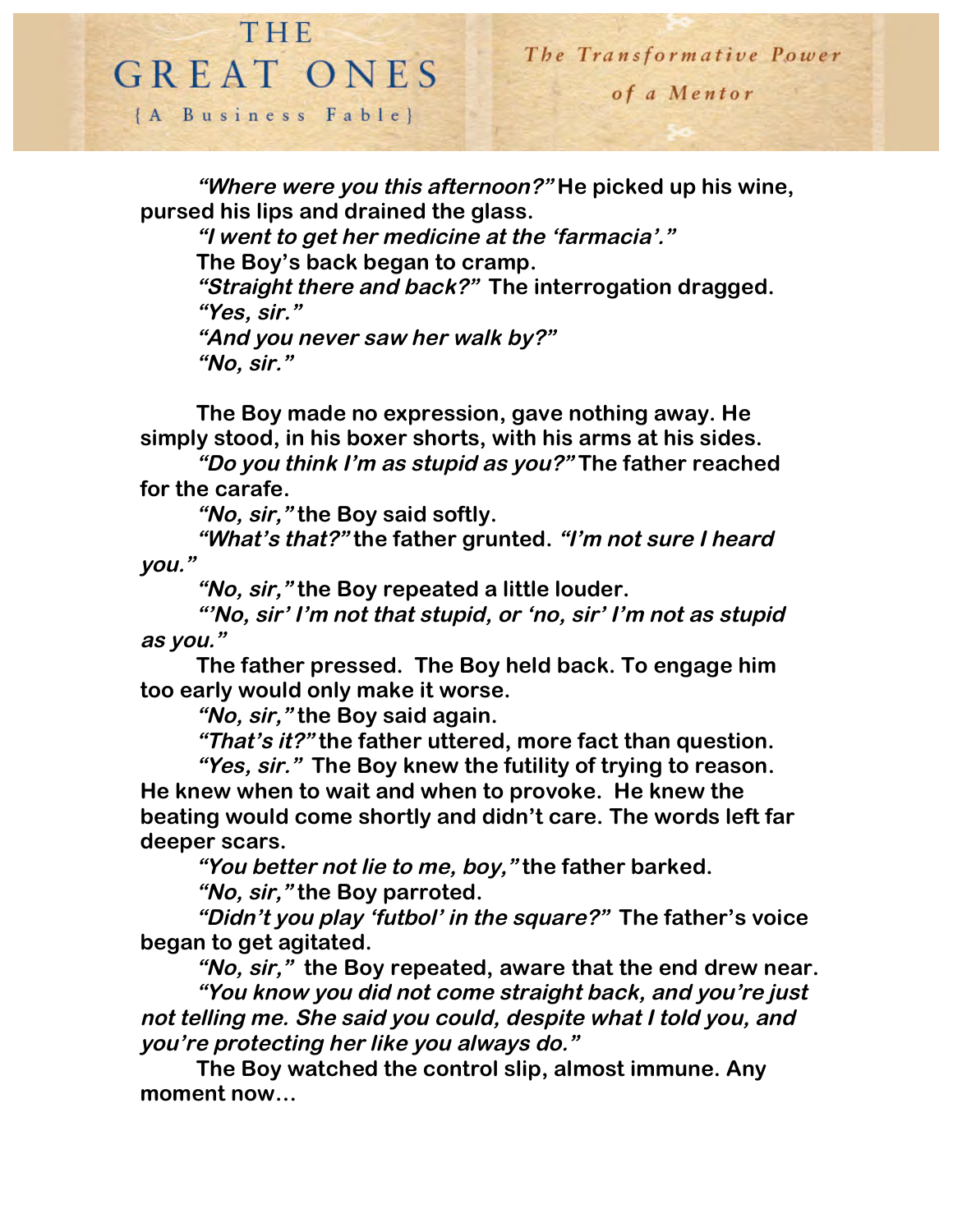**"So that's it—you're not going to tell me." "No, sir," the Boy mumbled.**

**"Go get the belt," the father ordered. "And you better make it quick."**

**The Boy ran to his father's room, passed his mother hooked to her oxygen bottle, opened the top dresser drawer and pulled out the brown leather belt, smooth on one side, rough on the other. He ran back and dropped it on the table next to the carafe.**

**He stood in defiance, the hatred flashing through his eyes. "Turn around," his father commanded.**

**The Boy failed to move.**

THE

**GREAT ONES** 

{A Business Fable}

**His father pushed himself up from his chair, took the belt in his left fist and slapped it into the palm of his right.**

**"Turn around," he said again, "or you'll get it across your face."**

**The Boy slowly, purposefully, tauntingly turned and put his hands on the staircase. He spread his legs, braced himself and mentally shut down.**

**He cried out when the first lash cut his skin—not because it hurt, but because he knew that unless he screamed the beating would go on until he did. Each time the belt bit into his back he yelped. His little brother started to whimper.**

**"You shut up," the father yelled, "unless you want me to give you something to really cry about." He waved the belt in the air.**

**The Boy sniffled anyway, ignoring the command, part of the game. If he stopped too soon, the beating would go on, even though he felt little pain. Eventually, the father tired, flopped into his throne and drank more wine.**

**"Go to bed," he said. "Both of you."**

**The Boy and his brother scurried out of the room and up the stairs. When he closed the bedroom door, the Boy put his arm around his younger brother's shoulders.**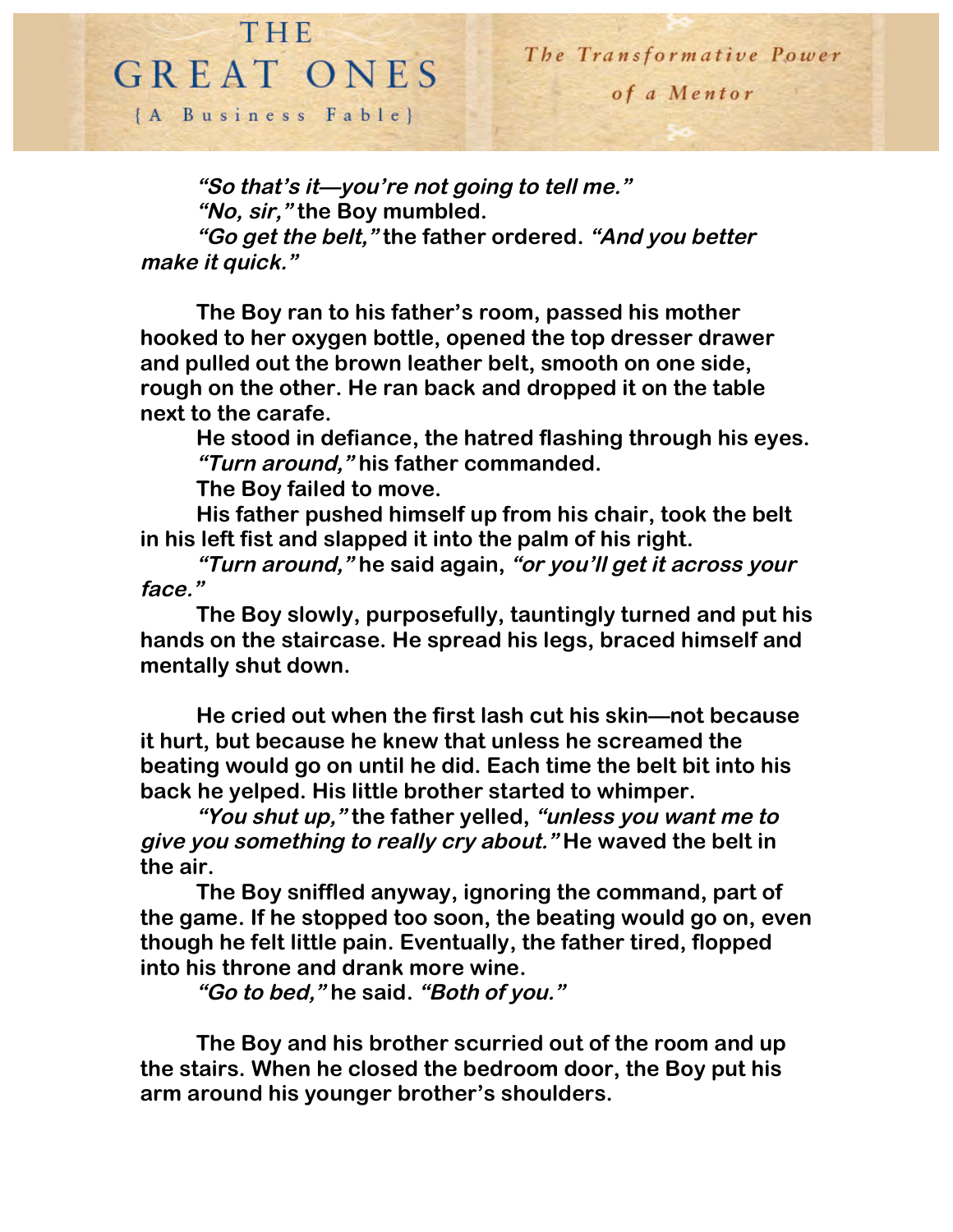

**"Don't worry," he urged, though the fearful sorrow in his brother's eyes spoke volumes. "It didn't hurt. I only pretended to cry so we could go to bed, like I always do. I didn't want him to hurt Mom."** 

**The Boy climbed the ladder to his bunk, crawled under the covers, clasped his hands behind his head and stared at the ceiling.**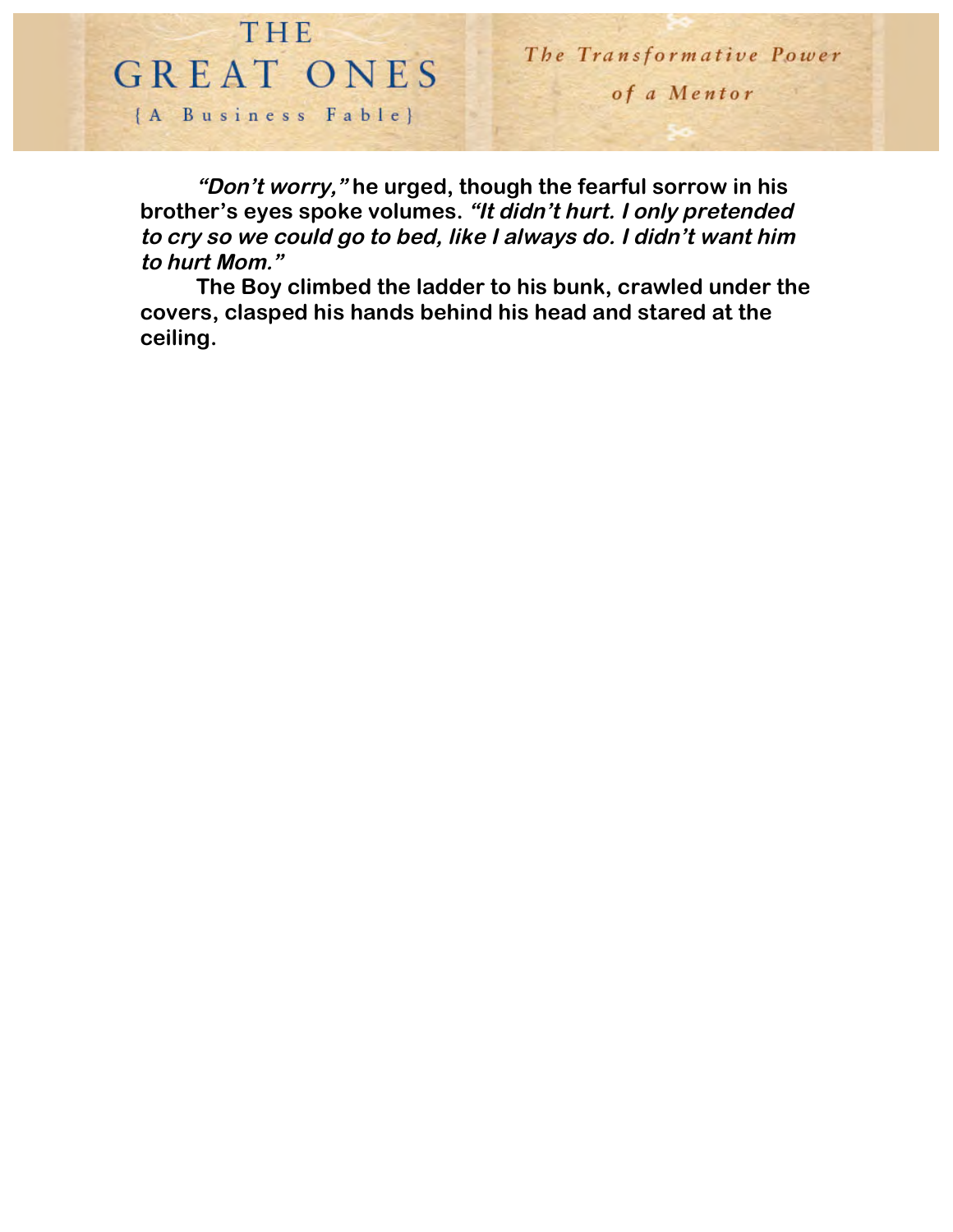### **Chapter Three**

THE

**GREAT ONES** 

{A Business Fable}

**The Boy marveled at the array of colors that cascaded downward each time he nailed a bulb dead center. Bright swaths of orange, crimson and violet, along with bursts of indigo and evergreen exploded into the sky, giving him his own personal fireworks show on demand.** 

**Oddly, a slight deviation to the right or left caused little more than a pop and fizzle, though clearly the glass broke as he could see the tiny holes from his pellets.** 

**Calmly and without hurry, he strolled through the deserted beachside resort, a ghost town in the heart of winter, and systematically shot out every streetlamp, pausing only to step into the trees at the first sound of a rare vehicle straying into the neighborhood.** 

**He smiled when he scored a direct hit, grunted when he didn't and promised himself with each miss to first pause, hold the gun steady, pull in a shallow breath, aim and squeeze the trigger gently, exactly as his father had taught him.** 

**"At least he's good for something," the Boy thought.**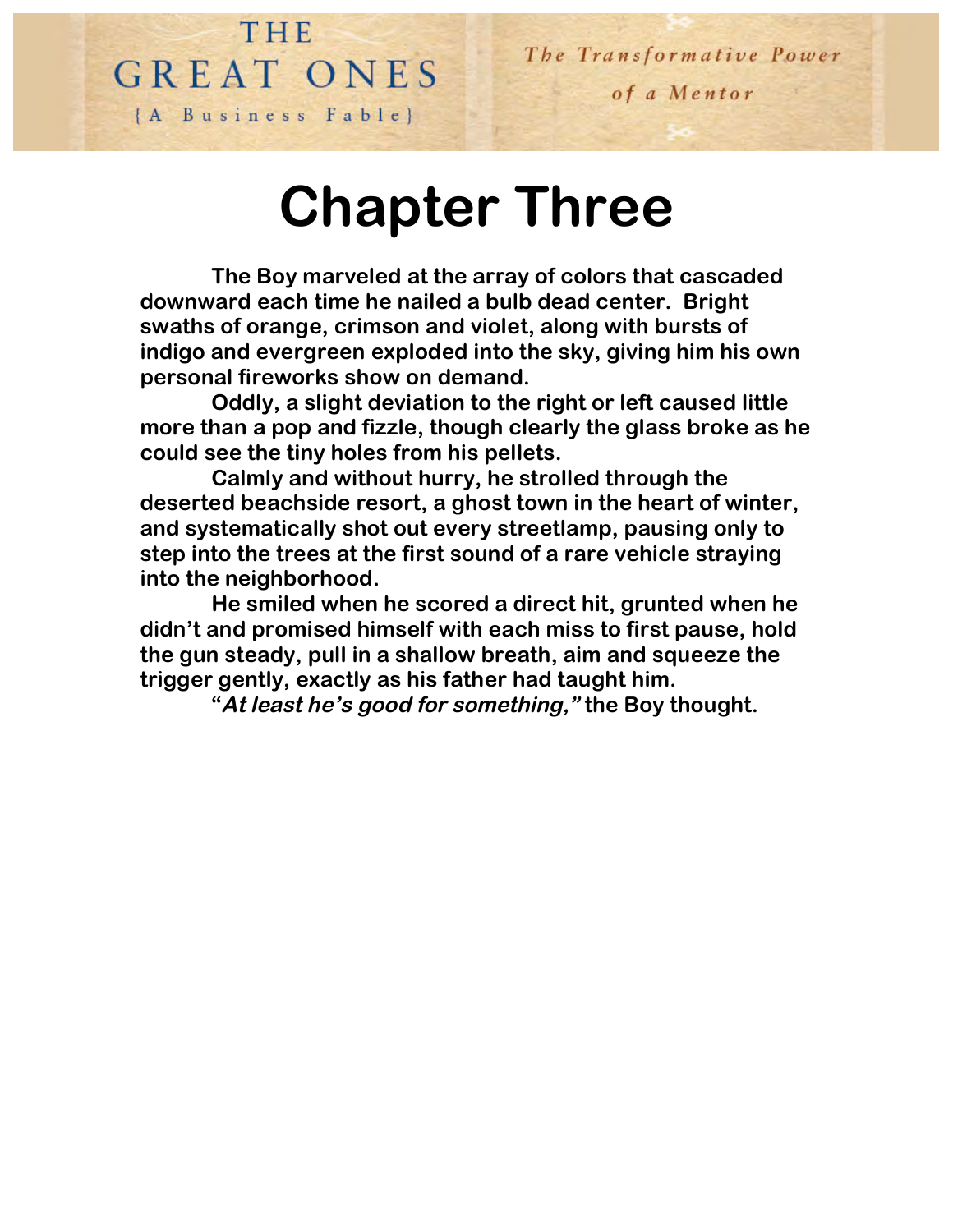### **Chapter Four**

**The Boy flailed his arms in obvious debate. "That's easy for you to say, old Man," the Boy debated. "You can do anything you want. I can't."** 

THE

**GREAT ONES** 

{A Business Fable}

**Instantly the Boy wondered if he had gone too far, if he had crossed the boundaries of respect. He swept his eyes across the sea before him, the lazy, undulating waves that signaled a calm day and waited.**

**The Old Man tapped his finger on the weathered cane directly above the archaic, equally weathered reel, as he did sometimes before speaking. After a long while, he broke the silence.**

**"You see that pond of water gathered over by the spout?" The Old Man gestured with his head. The Boy nodded.**

**"Go to it and put your hand in it," the Old Man directed.**

**The Boy glanced at him as if to question, got off his perch and walked across the rocks. He knelt down and placed his palm below the surface of the tepid water and looked up.**

**"Now take it out," the Old Man continued. "What do you see?"**

**"What do I see where?" the Boy asked, unable to contain his annoyance.**

**"In the water," the Old Man replied calmly. "What mark did you leave?"**

**"I see nothing," the Boy retorted. "I didn't leave any mark."**

**"Exactly." The Old Man stopped until the Boy returned. "Most people leave that same mark with their lives—none at all. They chase idle, self-indulgent pleasures, complain about everything and spend their existences addicted to their own importance. In the end, they leave as big mark as your hand did in the water."**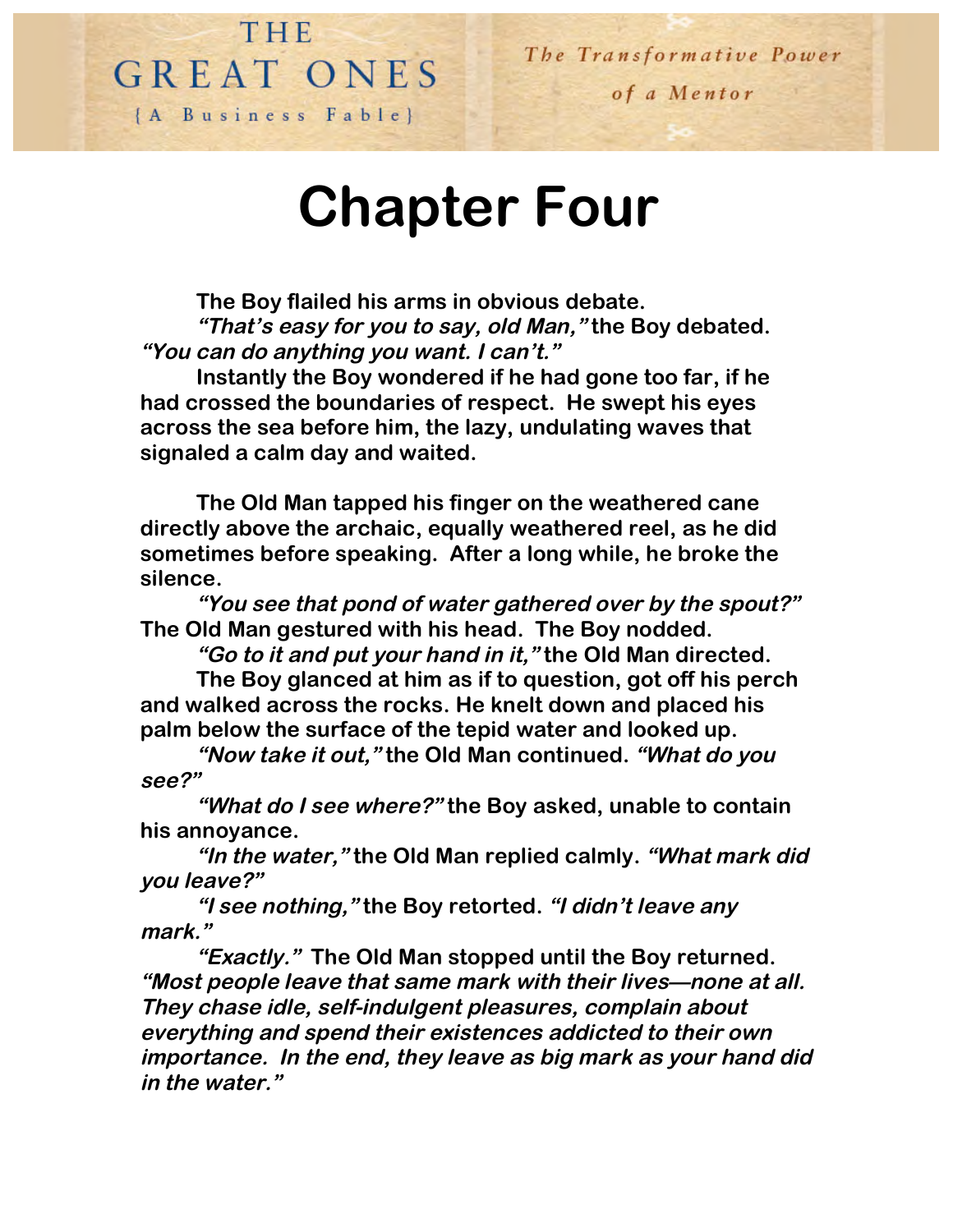**The Old Man reflexively tested his line.**

**"What does that have to do with me?" the Boy queried. "Only a few wake up, Boy," the Old Man said with a steady, forward gaze. "The world is full of people trapped in their own pettiness, people who place another brick on the wall around themselves, a wall of their own making that grows taller and thicker each day with every careless word and deed, until they wake up one day old, tired and resigned to a fate of mediocrity, bitter and full of blame. Let others lead small lives, Boy, not you."** 

**The Boy sensed more to come and held his tongue.**

**"It is easy to destroy and much harder to build."**

**The Old Man switched hands on his pole. "Do you remember the great storm of last winter? What took many men years to construct was brought to the ground in a single night. It is the same with affairs of the heart. What might take a decade to create can be dashed into oblivion with one thoughtless comment, one act without consideration of consequence, one selfish moment. We must all consider what we value most and what we will do to protect it."**

**The Old Man turned toward the Boy and then cast his eyes out to sea. "I heard about the lampposts," he said quietly. "Just because you didn't get caught, doesn't mean that people don't know who did it." The Old Man paused. "I felt great sadness when I found out." He paused again. "I thought you were better than that."**

**The Boy shuddered involuntarily as the Old Man's words pierced him to the core like a stiletto. His insides flipped upside down, his teeth ground shut and his face turned into an ugly mask that fought back the swelling tears he fought to prevent. Rage and shame vied for center stage, only to mask the deep, numbing pain that churned within and paralyzed him—all except the renegade tears that snuck down his cheeks and tasted of salt.**

**To disappoint the Old Man, his best friend—in many ways, his only friend—hurt far worse than the sting of his father's belt.**